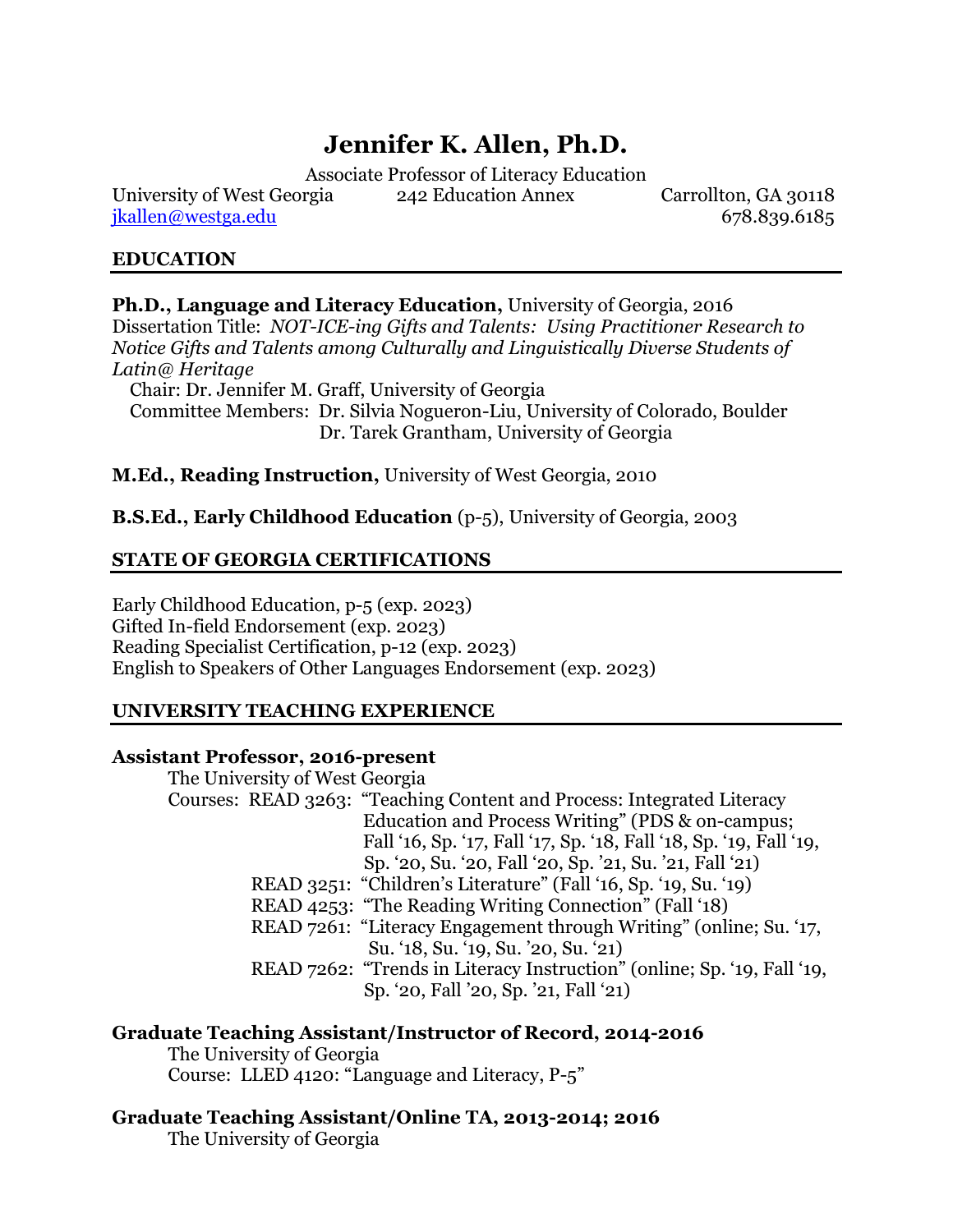Courses: LLED 6020e: "Practicum in Reading Instruction and Assessment" LLED 6420e: "Literacy Development Instruction in Early Childhood" LLED 7930e: "Culture and Literacy in the Classroom" LLED 7910e: "New Literacies"

## **PUBLIC SCHOOL TEACHING EXPERIENCE**

#### **Second Grade Teacher (all content areas), 2010-2013**

H.A. Jones Elementary School, Bremen City Schools, GA

-Implemented a Writing Workshop

-Facilitated Digital Writing Projects

-Member of the Gifted Eligibility Team

## **Fifth Grade Teacher (ELA and Social Studies), 2009-2010**

Bremen 4/5 Academy, Bremen City Schools, GA

-Implemented Writer's Workshop

-Member of the Gifted Eligibility Team

-Faculty Representative for Political Meetings

-Supervised a Student Intern from the University of West Georgia

#### **Gifted Specialist (grades K-5), 2007-2009**

Sand Hill Elementary School, Carroll County Schools, GA

-Evaluated students for gifted services

-Created differentiated enrichment units

-Member of the Leadership Team

-Academic Team Coach

#### **Fourth Grade Teacher (ELA and Math), 2005-2007**

Sand Hill Elementary School, Carroll County Schools, GA

-Implemented Reading and Writing Workshops

-Member of the Vertical Writing Team

-Member of the Better Seeking Team

-Representative for the ELA GPS Mapping Team for Carroll County Schools

-Supervised Student Interns from the University of West Georgia

#### **Fourth Grade Teacher (all content areas), 2003-2005**

Bethlehem Elementary School, Barrow County Schools, GA

-America's Choice/Georgia's Choice School

-Implemented Reading, Writing, and Math Workshops

-Member of the Gifted Eligibility Team

-Member of the Discipline Committee

-Supervised a Teacher Candidate from the University of Georgia

#### **PUBLICATIONS**

#### **Peer-Reviewed Publications**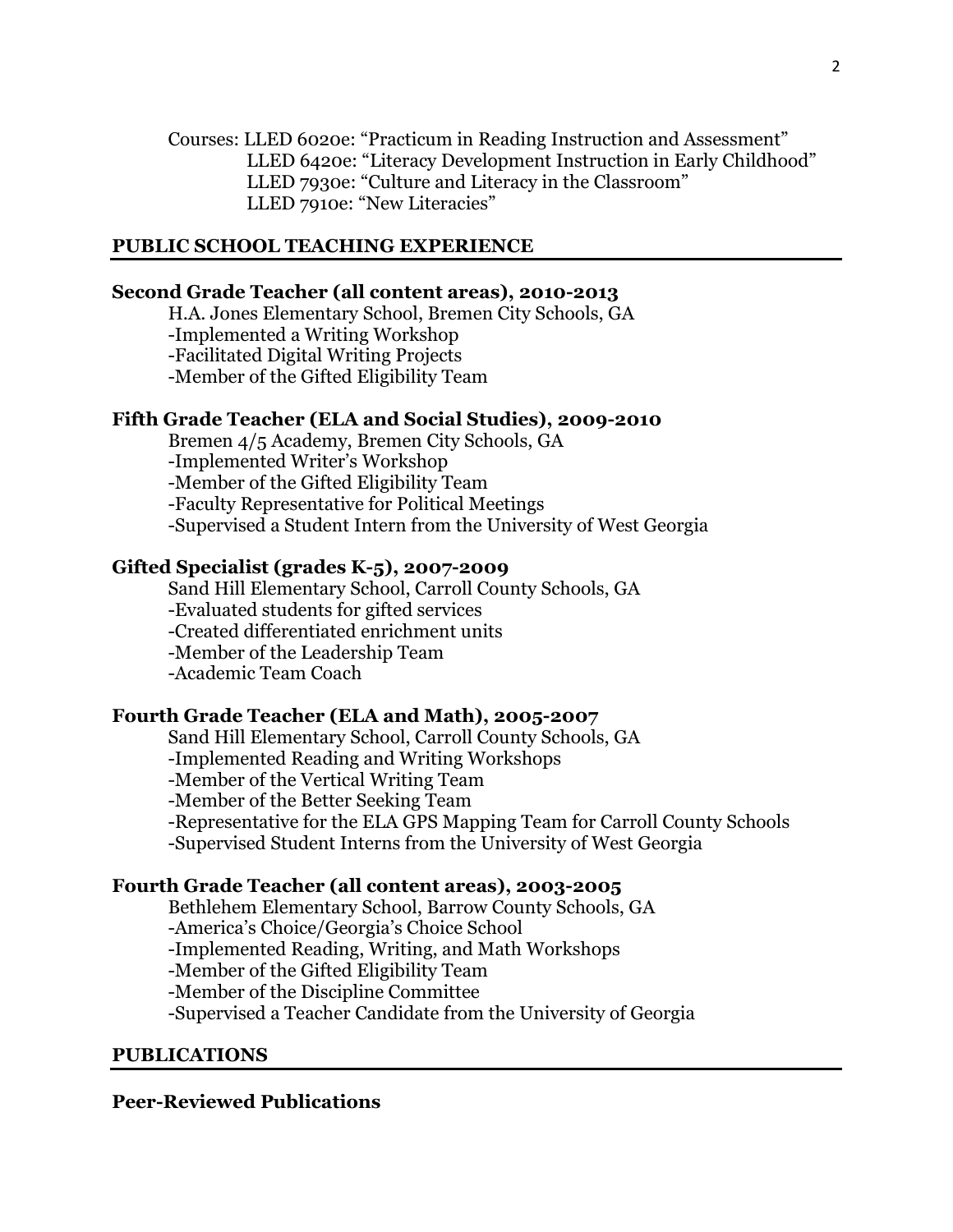- **Allen, J. K.** (under review). Eating Pizza with Chopsticks: Discovering Flavorful Truths about Writing. [Manuscript submitted for publication.] *The Reading Teacher*.
- **Allen, J. K.** (2021). (Re)Imagining multilingual learners: Using photo stories to honor students' strengths, interests, and experiences. *GATESOL In Action, 31*(1), 47-53. <https://doi.org/10.52242/gatesol.117>
- Ogletree, T. W., Griffin, R. A., **Allen, J. K.**, & Scullin, B. L. (2021). Writing marathon: An authentic writing experience for building writerly identities. *Literacy Matters, 21*, 65-70.<https://bit.ly/3tCl7Li>
- Griffin, R. A., Council III, M., Ogletree, T.W., **Allen, J. K.**, & Scullin, B. (2020). Building writing identities: Integrating explicit strategies with authentic writing experiences to engage at-promise writers. *Teaching/Writing: The Journal of Writing Teacher Education, 9*(2), *Article 7.* <https://scholarworks.wmich.edu/wte/vol9/iss2/7>
- Partlow, P. & **Allen, J. K.** (2020). From student intern to cooperating teacher: Perspectives on the PDS model. *PDS Partners: Bridging Research and Practice, 15*(2), 21-23. [https://3atjfr1bmy981egf6x3utg20-wpengine.netdna-ssl.com/wp](https://3atjfr1bmy981egf6x3utg20-wpengine.netdna-ssl.com/wp-content/uploads/2020/11/pdsp-15-02-issue.pdf)[content/uploads/2020/11/pdsp-15-02-issue.pdf](https://3atjfr1bmy981egf6x3utg20-wpengine.netdna-ssl.com/wp-content/uploads/2020/11/pdsp-15-02-issue.pdf)
- Ogletree, T. W., **Allen, J. K**., Griffin, R. A., & Scullin, B. L. (2020). Teachers as writers: Engaging in a writing marathon to reclaim the neglected R. *American Reading Forum Online Yearbook, 39,* Article 8, 127-141.<https://bit.ly/32KR20b>
- **Allen, J. K**. (2020). Silencing the whispers: Experiential Learning as a strategy to empower pre-service teachers and elementary students. *Engaged Student Learning: Essays on Best Practices in the University System of Georgia, 2,* 12- 15.

[https://www.usg.edu/facultydevelopment/engaged\\_student\\_learning/volume\\_2](https://www.usg.edu/facultydevelopment/engaged_student_learning/volume_2)

- **Allen, J. K.**, Scullin, B. L., Ogletree, T. W., Griffin, R. A., Calas, M., Pearce, D., . . . & Carden, K. (2019). WIN writing time: What we have learned about writing instruction through worthwhile, interest-based, no-stress writing partnerships. *PDS Partners: Bridging Research and Practice, 14*(2), 27-30.
- **Allen, J.K.,** Scullin, B. L. (2018). FitLit: How an unlikely combination of fitness and literacy yielded a fruitful partnership. *PDS Partners: Bridging Research and Practice, 13*(4), 21-23.
- **Allen, J.K.** (2018). "You can't know until someone tells you or you experience something": Talking back to deficit discourse with digital photo stories and the NOT-ICE teacher discussion protocol. *Perspectives in Learning, 17*(1), 2-23*.*
- **Allen, J.K.** (2018). How digital photo stories and teacher discussions help teachers to cultivate the gifts and talents of emergent bilinguals. *Engaging Cultures and Voices, 15*(9), 16-50*.*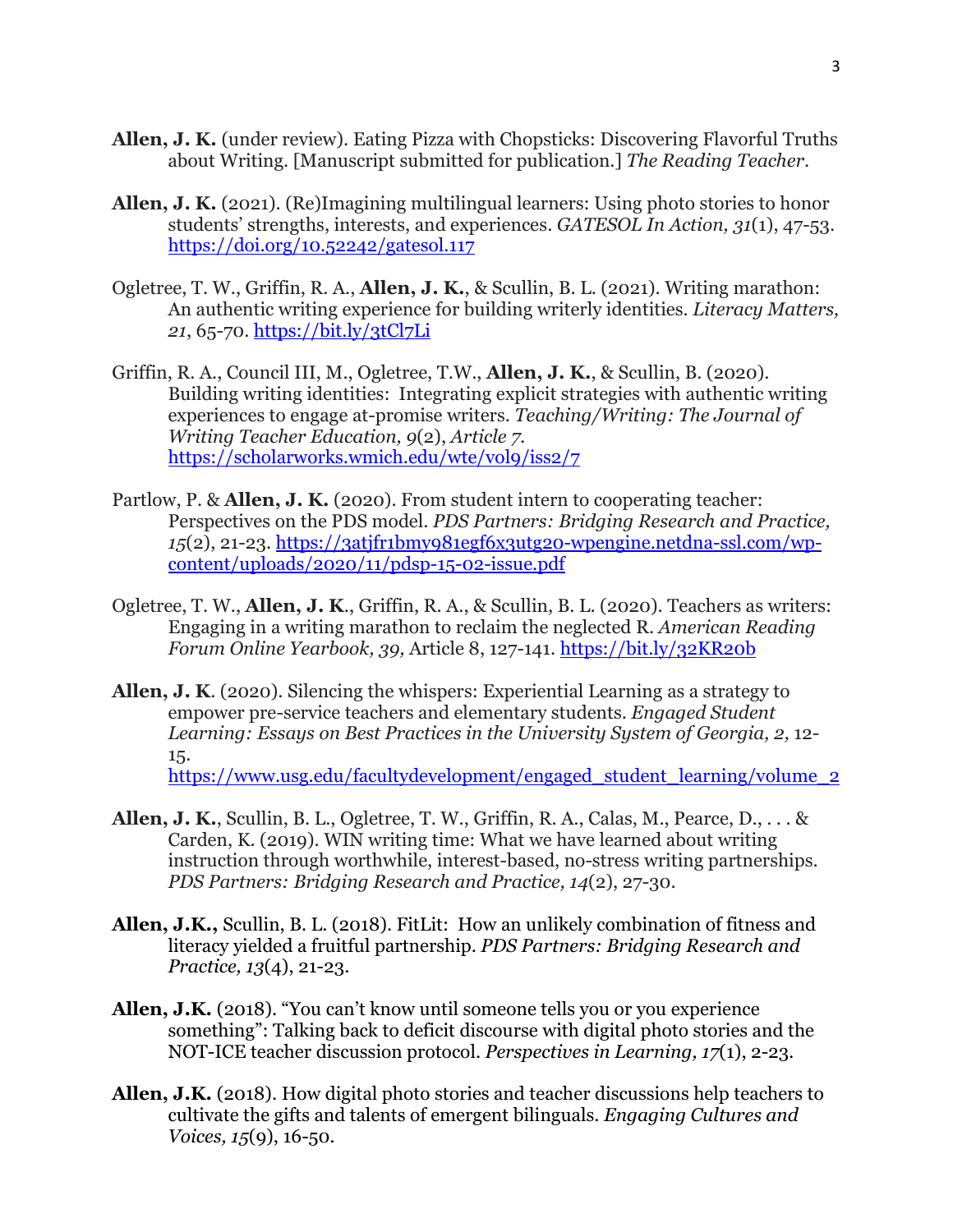- **Allen, J. K.** (2017). Exploring the role teacher perceptions play in the underrepresentation of culturally and linguistically diverse students in gifted programming.*Gifted Child Today, 40*(2), 77-86*.* <https://doi.org/10.1177/1076217517690188>
- **Allen, J. K.** (2016). Practitioner research: A "refreshing change" for professional learning. *i.e.: inquiry in education, 8*(2), 1-23.
- **Allen, J. K.**, Robbins, M. A., Payne, Y. D., & Brown, K. B. (2016). Using enrichment clusters to address the needs of culturally and linguistically diverse learners. *Gifted Child Today, 39*(2), 84-97. <https://doi.org/10.1177/1076217516628568>

#### **Book Chapters**

Ogletree, T. & **Allen, J.** (2013). The writing workshop: Giving voice to the silenced. In D. Coffey & E. Roberts (Eds.), *Keys to literacy instruction for the net generation: Grades 4-12* (pp. 113-132). Kendall Hunt.

## **Non-Refereed Publications**

Allen, J. K. (2019, Fall). Teaching tip: Reverse poetry. Georgia Association of Literacy Advocates (GALA) *Focus*, 9.

#### **PRESENTATIONS**

#### **National Presentations**

- **Allen, J. K.** (submitted). *(Re)Imagining Learners through Literacy: Using Digital Photo Stories and the NOT-ICE Teacher Discussion Protocol to Honor Students' Strengths, Interests, and Experiences.* Presentation at the Association of Literacy Educators and Research (ALER) Annual Conference, Santa Fe, NM.
- Ogletree, T. W., **Allen, J. K.**, Griffin, R. A., Scullin, B. L., & Wadlington, C. (submitted). *Liberating Your Voice: Using a Writing Marathon for Reflection and Empowerment*. Presentation at the Association of Literacy Educators and Research (ALER) Annual Conference, Santa Fe, NM.
- Ogletree, T. W., **Allen, J. K.**, Griffin, R. A., & Scullin, B. L. (2019, December). *Teachers as writers: Engaging in a writing marathon to reclaim the neglected R.* Panel presentation presented at the American Reading Forum (ARF) Annual Conference, Sanibel, FL.
- **Allen, J. K. &** Scullin, B. L. (2019, March) *Windows & Mirrors Literacy Experience: Open Books, Open Minds.* Presentation at the National Youth at Risk Conference, Savannah, GA.
- **Allen, J. K.,** Scullin, B. L., Ogletree, T., Griffin, R., Calas, M., Pearce, D., Carden, K.,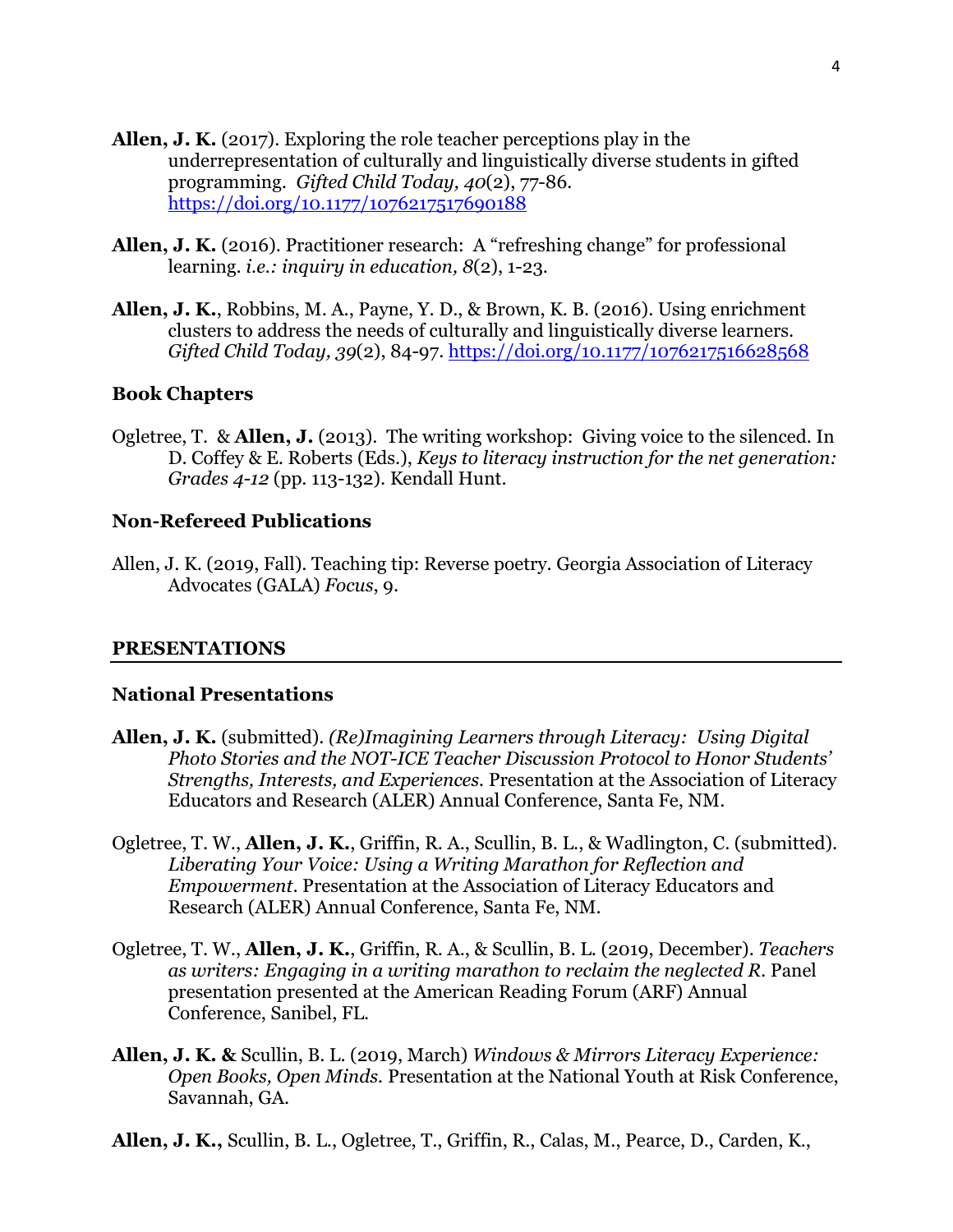Franks, K. (2019, February). *WIN Writing Time: What We Learned about Writing Instruction through our Worthwhile, Interest-based, No-stress Writing Partnerships*. Presentation at the National Association of Professional Development Schools Annual Conference, Atlanta, GA.

- **Allen, J. K.** & Scullin, B. L. (2018, December). *The Windows and Mirrors Literacy Experience*, Round Table Presentation at the American Reading Forum Annual Conference, Sanibel Island, FL.
- **Allen, J.K.,** Chandler, R., Meigs, C., Meyers, B., Scullin, B., Terrell, E., White, Z. (2018, March). *FitLit: An Innovative After School Program***,** Presentation at the National Association of Professional Development Schools Annual Conference, Jacksonville, FL.
- **Allen, J.K.,** Adams, M., Braden, E., Rodriguez, S., Thornton, N., Wynter-Hoyte, K. (2017, December). *Moving from deficit-based to meaningful literacies: Five case studies.* Symposium at the 67th Annual Conference of the Literacy Research Association, Tampa, FL.
- Guay, M., **Allen, J. K.**, Bahlmann-Bollinger, C., & Crawley, S. A. (2016, November). *Voices from the ground level: Writing as advocacy in a world of standardization*. Panel presentation at the National Council of Teachers of English Annual Convention, Atlanta, GA.
- **Allen, J. K.**, Maxwell, K., Parmer, G., Ford, J., Sharpe, K., Steele, K. (2016, November). *Rethinking and refining professional learning: What we are learning from our Work (Administrators as fellows in the ISI).* Round table discussion at the National Writing Project Annual Meeting, Atlanta, GA.
- **Allen, J. K.** & Schultz, L. (2014, November). *Finding voice: Creating photo stories and fan fiction with young children*. Panel presentation at the National Council of Teachers of English Annual Convention, Maryland/Washington, DC.

#### **Regional Presentations**

- Griffin, R. A., Council, M., Ogletree, T. W., **Allen, J. K.,** & Scullin, B. L. (2020, April). *Strategies and authentic experiences to build writing identities in P–16 settings.* Poster presentation University System of Georgia Teaching and Learning Conference, University of Georgia, Athens, GA. (conference cancelled)
- **Allen, J. K.** & Scullin, B. L. (2018, August). *Windows and mirrors of opportunity: A literacy experience*. Presentation at the Teacher Candidate Symposium, University of West Georgia, Carrollton, Georgia.
- **Allen, J.K.,** Crawford, R. C., Littles, S., Scullin, B. (2018, February). *Reading Like Writers: Taking Back (Well, Borrowing) the techniques of the experts.* Presentation at the Georgia Council of Teachers of English Annual Conference, Athens, GA.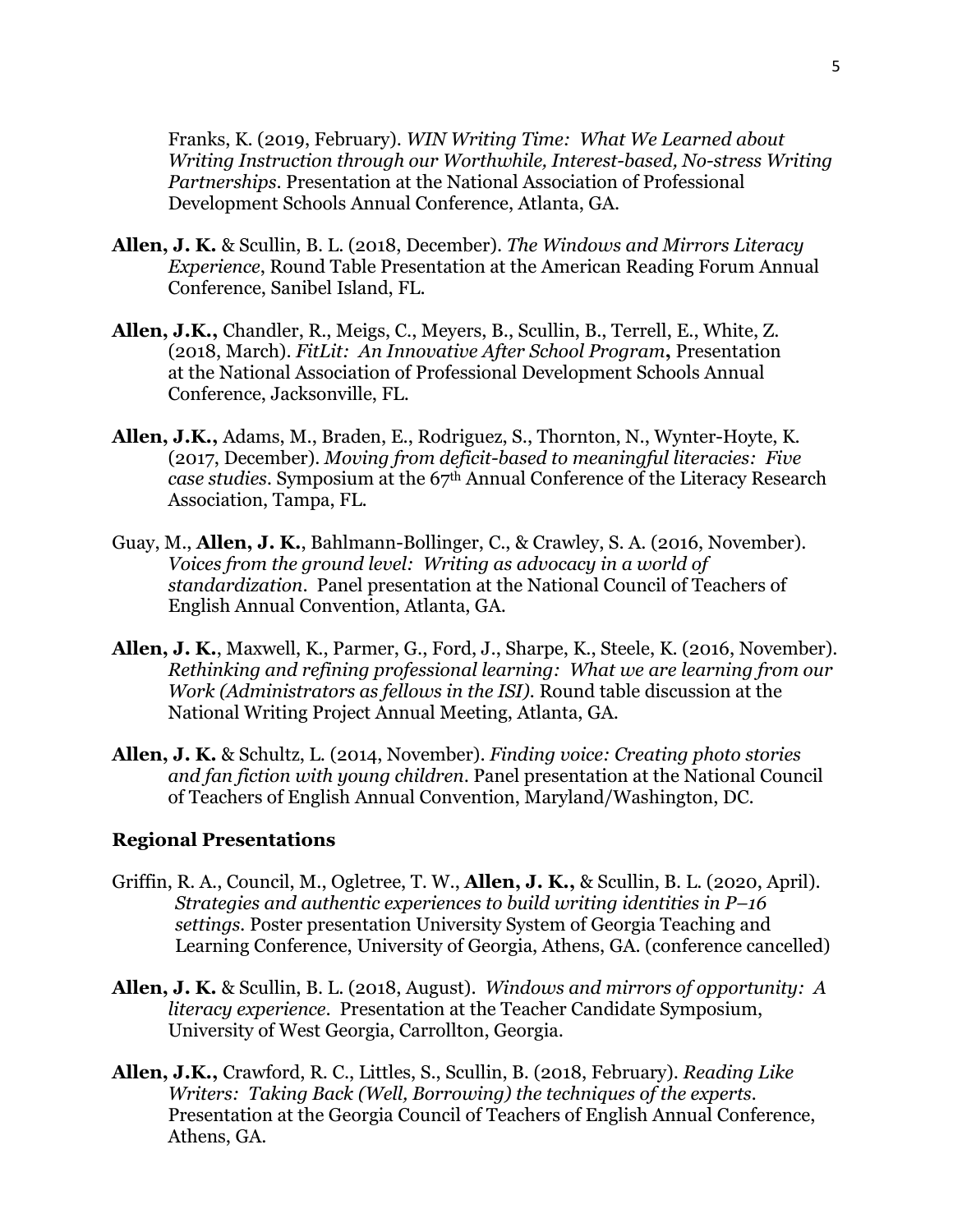- **Allen, J. K.,** Day, S., Duncan, K., & Nacey, M. (2017, January). *Experiential learning: On-site instruction as part of the PDS model.* Panel presentation at the Future Georgia Educators Day, University of West Georgia, Carrollton, GA.
- Campbell, M. S. & **Allen, J. K.** (2016, March). *Diverse picturebook biographies as counternarratives.* Workshop presentation at the Georgia Children's Book Awards and Conference on Children's Literature, University of Georgia, Athens, Georgia.
- **Allen, J. K.** & Pearce, D. (2016, March). *Using digital photo stories and the NOT-ICE Protocol to notice and cultivate gifts and talents among culturally and linguistically diverse learners*. Workshop presentation at the Georgia Association of Gifted Children Annual Conference, Athens, Georgia.
- **Allen, J. K.** (2015, October). *Digital photo stories: Bringing student narratives to life*. Workshop presentation at the Inaugural Literacy and Beyond Conference, University of West Georgia, Carrollton, Georgia.

#### **INVITED WORKSHOPS & PRESENTATIONS**

- **Allen, J. K.** (2021, May). Best Practices for Online Teaching Discussion Panel, hosted by the Faculty Development, Mentoring, and Retention Committee at the University of West Georgia, College of Education, Carrollton, GA.
- **Allen, J. K.** (2020, September). *Regents' Awards Roundtable*. Virtual roundtable discussion with faculty about the application process for the University System of Georgia Regents' Awards, hosted by the University of West Georgia Center for Teaching and Learning, Carrollton, GA.
- **Allen, J. K.** (2020, January). *Suggestions for demonstrating effectiveness in teaching.*  Presentation for the Tenure and Promotion panel hosted by the Faculty Development, Mentoring, and Retention committee at the University of West Georgia, College of Education, Carrollton, GA.
- **Allen, J. K.** & Scullin, B. L. (2018, November). *Read aloud: Open books, open minds.* Presentation for Blue Ridge Scholars and faculty at the University of North Georgia, Blue Ridge, GA.
- **Allen, J. K.** & Scullin, B. L. (2018, October). *Windows and mirrors literacy experience: Open books, open minds.* Professional learning workshop presentation for the faculty at Sand Hill Elementary School, Carrollton, GA.
- **Allen, J. K.** (2018, March). *What I know now that I wish I knew then*. Roundtable mentoring session for new faculty in the College of Education, UWG, Carrollton, GA.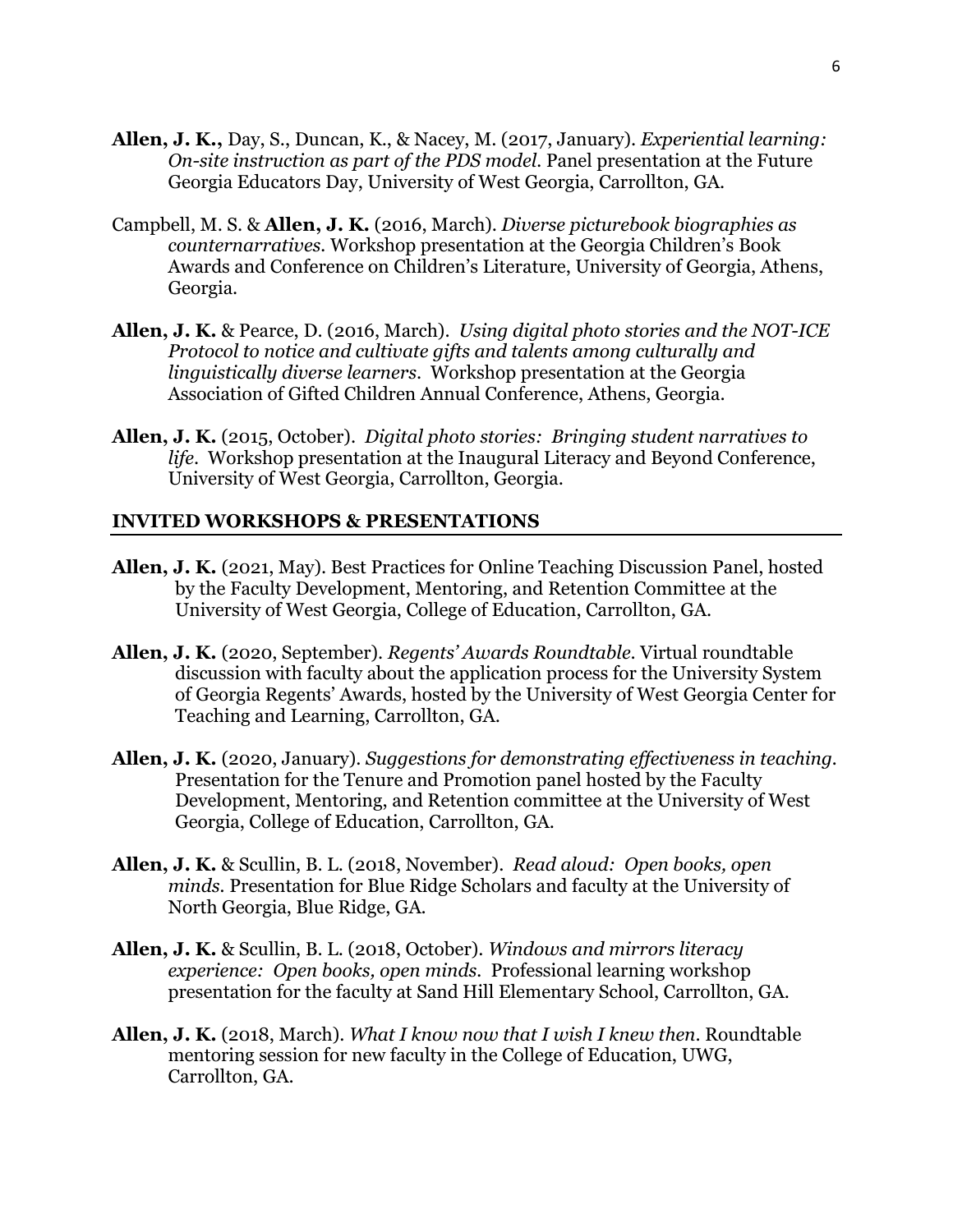- **Allen, J. K.** (2017, April). *First year faculty life*: *A savvy student seminar*. Panel presentation for doctoral students, Language and Literacy Education Graduate Organization at UGA, Athens, GA.
- **Allen, J. K.**, Reid, M., Reed, S., Maxwell, K. (2015, August). *Bending the boundaries of the five-paragraph essay*. Professional Learning workshop with middle school teachers focused on expository writing, Bremen Middle School and Villa Rica Middle School, GA.
- **Allen, J. K.** (2014, Spring). *Writing our worlds: Using stories to reflect on practice*. Facilitator of an Online Learning Experience using the stories of teachers to help them break open and reflect on their teaching practices, hosted by the Red Clay Writing Project, Athens, GA.
- **Allen, J. K.** (2014, March). *Shifting deficit mindsets: Working toward a more equitable approach to gifted referral practices for CLD students*. Workshop with gifted specialists at Central Elementary School in Carroll County, Carroll County, GA.
- Ogletree, T. & **Allen, J. K.** (2013, June). *The writing workshop: Secrets for classroom implementation*. Professional Learning workshop for elementary teachers at Burnett Elementary School, Douglasville, GA.

#### **CONSULTING**

- **Allen, J. K.** & Scullin, B. L. (2019). Curriculum Development for the Georgia Learns Partnership for Professional Learning as part of a Georgia Department of Education initiative to lift the level of writing instruction in classrooms across the state of Georgia.
- **Allen, J. K.** & Ogletree, T. (2016, Fall). Advisory board member for Alive Studios to assist in the revision of the software for Letters Alive, augmented reality letter/sound learning curriculum.

#### **GRANTS**

#### **Awarded**

- **Allen, J. K.** & Scullin, B. L. (Fall, 2017). Georgia Department of Education Contract with the Cherokee Rose Writing Project for creating and facilitating professional learning with Georgia Writing Project Sites (\$5,000).
- Terrell, E. & **Allen, J. K.** (Summer, 2017). Shape Grant for Sand Hill Elementary School to focus on fitness and wellness (\$5,000).
- Ogletree, T. & **Allen, J. K.** (Fall, 2016). Georgia Department of Education Contract with the Cherokee Rose Writing Project for literacy professional learning with k 12 ELA teachers as part of the L4 Initiative (\$16,000).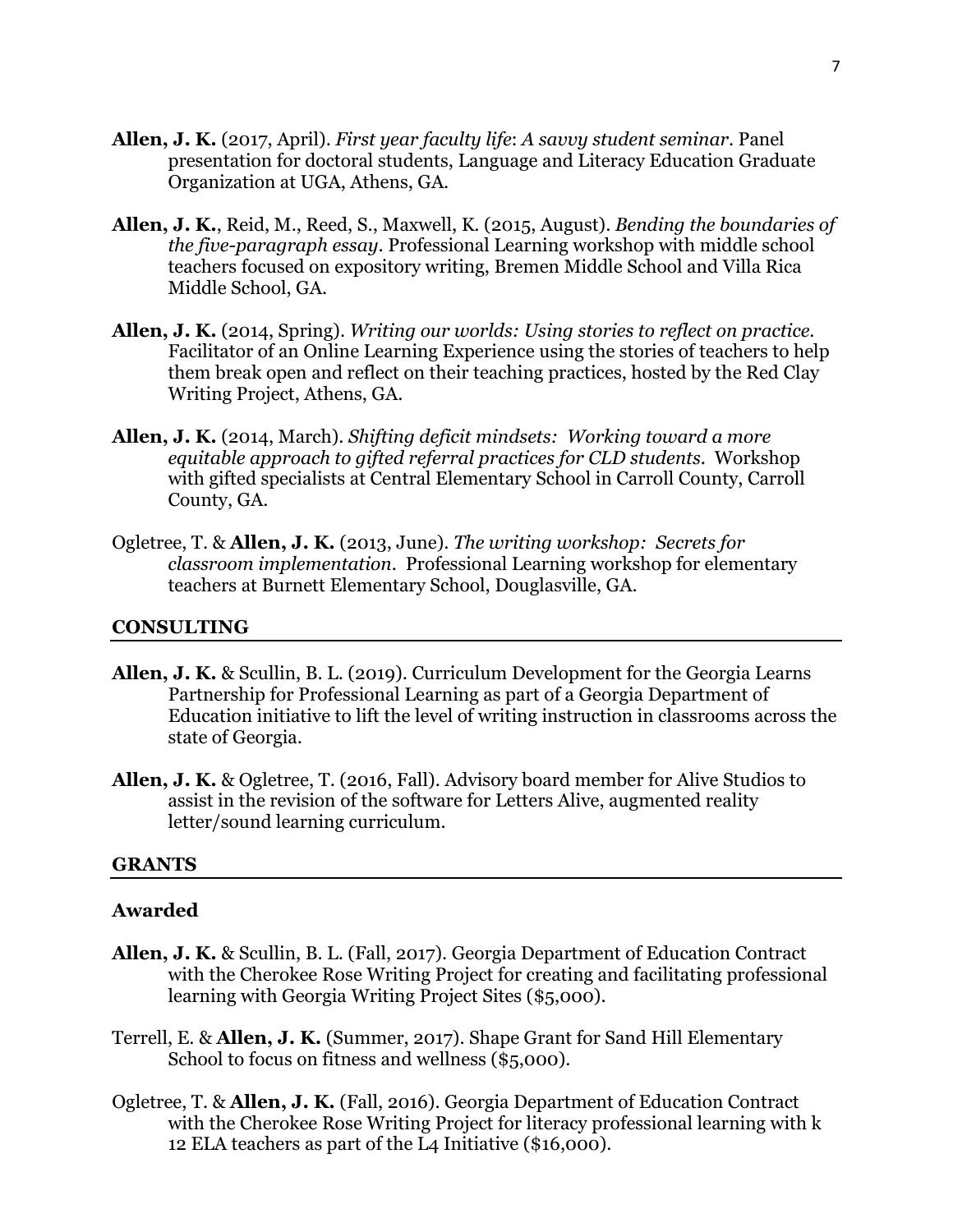#### **Not Awarded**

- **Allen, J. K.,** & Scullin, B. L., Ogletree, T. W., Griffin, R. A. (Summer, 2019). *Read West: A community approach for building literacy motivation*. Community Foundation of West Georgia for Community Impact Grant FY 2020. (\$7,000).
- **Allen, J. K.** & Scullin, B. L. (Fall, 2018). The Windows & Mirrors Literacy Experience. Sandra Dunagan Deal Center for Early Language and Literacy Collective Impact Grant. (\$10,000).
- **Allen, J. K.** & Scullin, B. L. (Summer, 2017). Phi Kappa Phi Literacy Grant to fund FitLit after-school club at Sand Hill Elementary School (\$2,500).

#### **SERVICE**

# **University of West Georgia**

- Spring, 2021, Faculty Mentor for Lindsey Ellis, student Honors College thesis project, Effective Practices for Teaching Writing to Elementary School Students
- 2019 present, Student Affairs Committee, Member
- 2017-present, Cherokee Rose Writing Project, Co-director
- 2017-present, Carrollton-Carroll County Education Collaborative, Member
- Fall 2018, LEAP West! Summit, Representative for the Department of Literacy and Special Education and the Cherokee Rose Writing Project
- Spring 2018, Innovations in Pedagogy, Reviewer
- 2010-2017, Cherokee Rose Writing Project, Leadership Team Member
- 2015, 2017, Cherokee Rose Writing Project Summer Institute, Teacher Consultant

#### **College of Education**

- 2021-2022, Personnel Committee Chair
- 2019-present, Kappa Delta Pi Chapter Advisor
- 2019-2021, Personnel Committee Member
- 2016-present, Doctoral Dissertation Committee Member and Content Advisor for Doctoral Students in the School Improvement Program: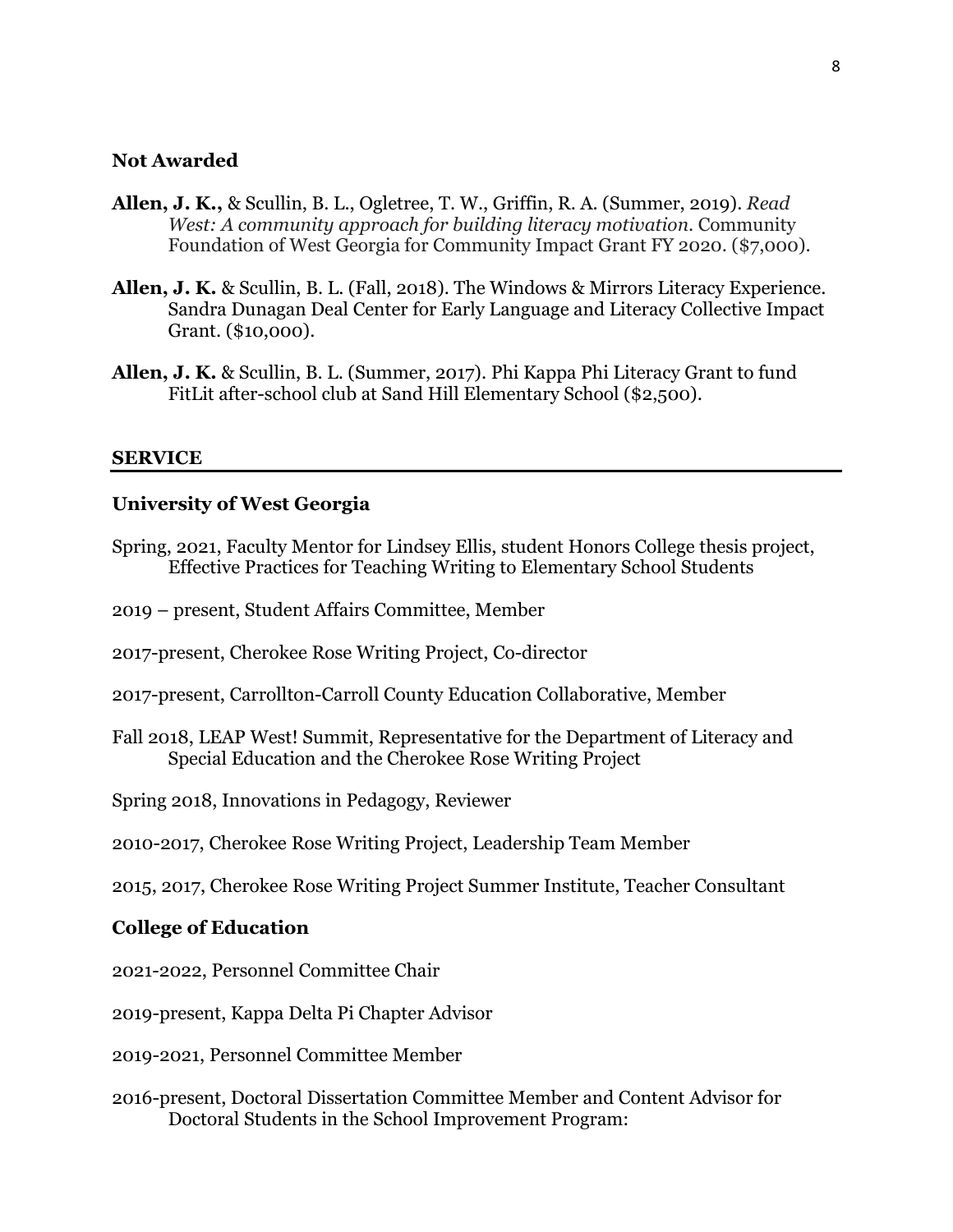- o (Aug. 2016-May 2018), Dana DeGennaro, *The Relationship Between Metacognitive Strategies and Reading Comprehension*
- o (Aug. 2016-Nov. 2018), Amy Mount, *Teacher Experiences in the School Improvement Process*
- o (Aug. 2017-present), Seth Robins, *Academic Retention and Achievement Among ESL Learners: A Study of Grit in an Online Context*
- o (Aug. 2018-present), Silas Brown, *Title TBD*
- o (July 2020-present), Jillian Andrew, *A Program Evaluation of Early Intervention Program Reading Interventions for Elementary Students*

Fall 2019, *Jolabokaflod* Holiday Book Exchange Co-Organizer

2016-2018, Professional Development School (PDS) Coordinator & Steering Committee Member

- o Recruited students and faculty to teach courses and supervise students at PDS sites
- o Formed and oversaw a steering committee composed of university faculty and PDS site colleagues for the purpose of continual program improvement
- o Developed a Memorandum of Understanding in conjunction with appropriate stakeholders for each PDS site
- o Worked with appropriate school district personnel to continually develop and expand the PDS program as needed

2017-2019, Faculty Development, Mentoring, and Retention Committee Member

# **Department of Literacy and Special Education**

Spring 2017-present, M.Ed. in Reading Instruction Graduate Student Advisor

Spring 2017-Fall 2018, M.Ed. in Reading Instruction Comprehensive Exams Examiner

Spring 2018, Member of Search Committee for Assistant Professor of Culture and Literacy, University of West Georgia

Spring 2017, Member of Search Committee for Assistant Professor of Literacy and Special Education, University of West Georgia

# **National**

Fall 2018, Reviewer for National Youth at Risk Annual Conference

# **State**

- Spring 2021, Reviewer for *GATESOL In Action*, the academic, peer-reviewed, practitioner-oriented journal of GATESOL
- Fall 2020, Panel member for the GACE Program Admission Assessment Score Validation Workshop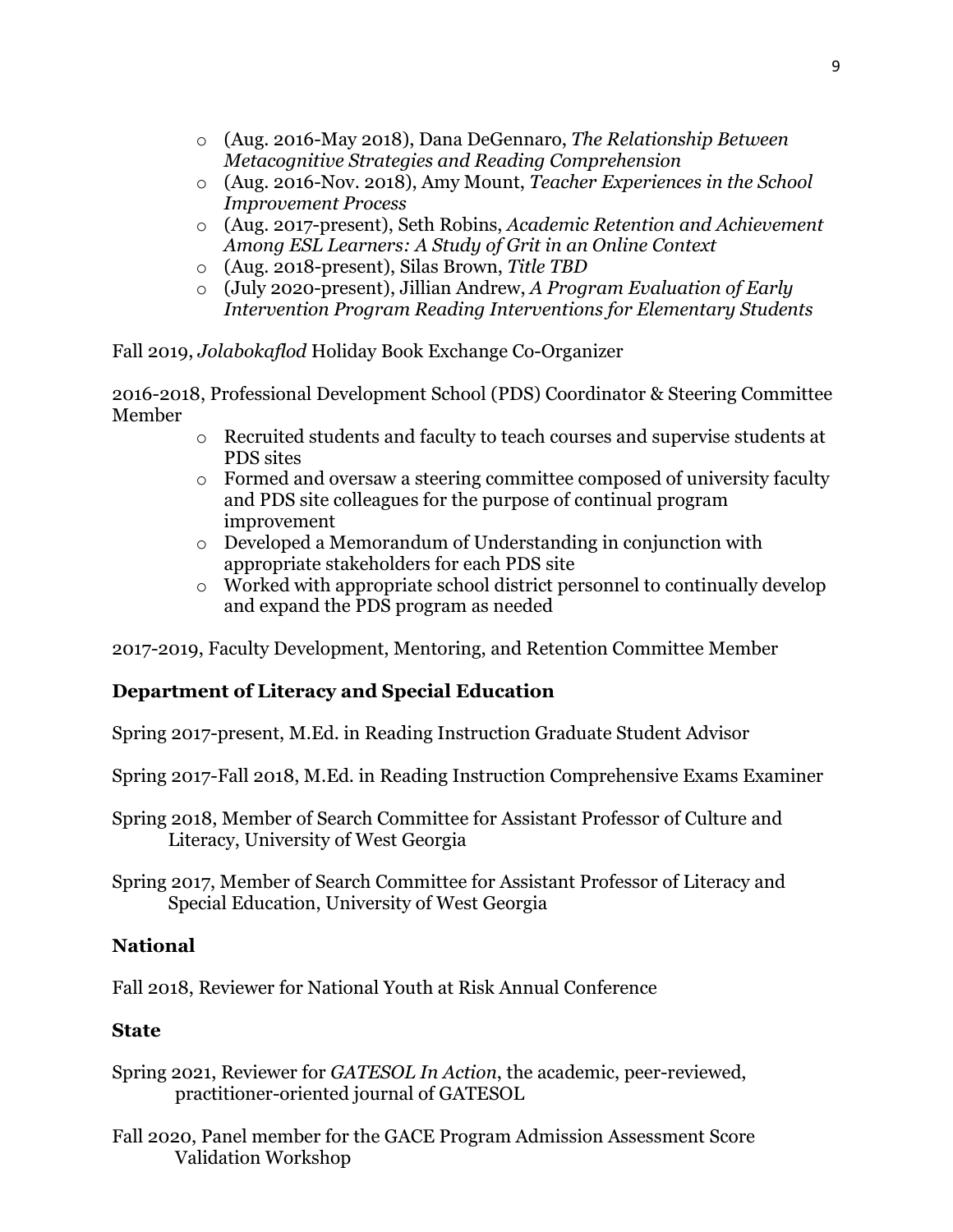- Fall 2019-present, Reviewer for FOCUS, the quarterly newsletter of the Georgia Association for Literacy Advocates
- Spring 2019, Reviewer for Perspectives in Literacy Journal
- Fall 2017-present, Georgia Writing Project, Team Leader
- 2016-2017, Georgia Department of Education, L4 Initiative: Literacy for Learning, Living, and Leading, Invited Advisor

# **Community**

Summer 2020, Co-facilitator of a virtual Parent-Child Summer Book Club

- Summer 2018-2019, Co-facilitator of a Parent-Child Summer Book Club
- May 2019, Invited Co-presenter for the Creek Expo at Carrollton Elementary School
- Fall 2017, Fall 2018, FitLit: An afterschool Fitness and Literacy Club at Sand Hill Elementary
- Fall 2018, Co-created and co-facilitated with Literacy Faculty a writing activity booth at the Carroll County School System's ESOL Literacy Night, A carnival theme titled Under the Big Top 2018

Fall 2017-Spring 2018, Literacy and Beyond Conference, Co-Chair

- Fall 2017-Spring 2018, Super Saturday Youth Workshop with Kate Klise, Co-Chair
- Summer 2014, Summer 2015, Co-Director of *Camp Write-on* literacy camp for elementary students, a partnership between the Cherokee Rose Writing Project and schools in the west Georgia area
- Summer, 2012, Teaching Consultant for *Camp Kudzu Writing Academy* for students in grades 3-6
- Summer, 2010, Teaching Consultant for *Just Write Writing Academy* for Middle School **Students**
- Spring, 2011, Legislative Advocate, Cherokee Rose Writing Project, National Writing Project Spring Meeting, Washington, DC

# **Other Service**

Spring 2021 – present, Reviewer for *School-University Partnerships* journal

Spring 2021 – present, Member of the editorial review board for *GATESOL in Action* journal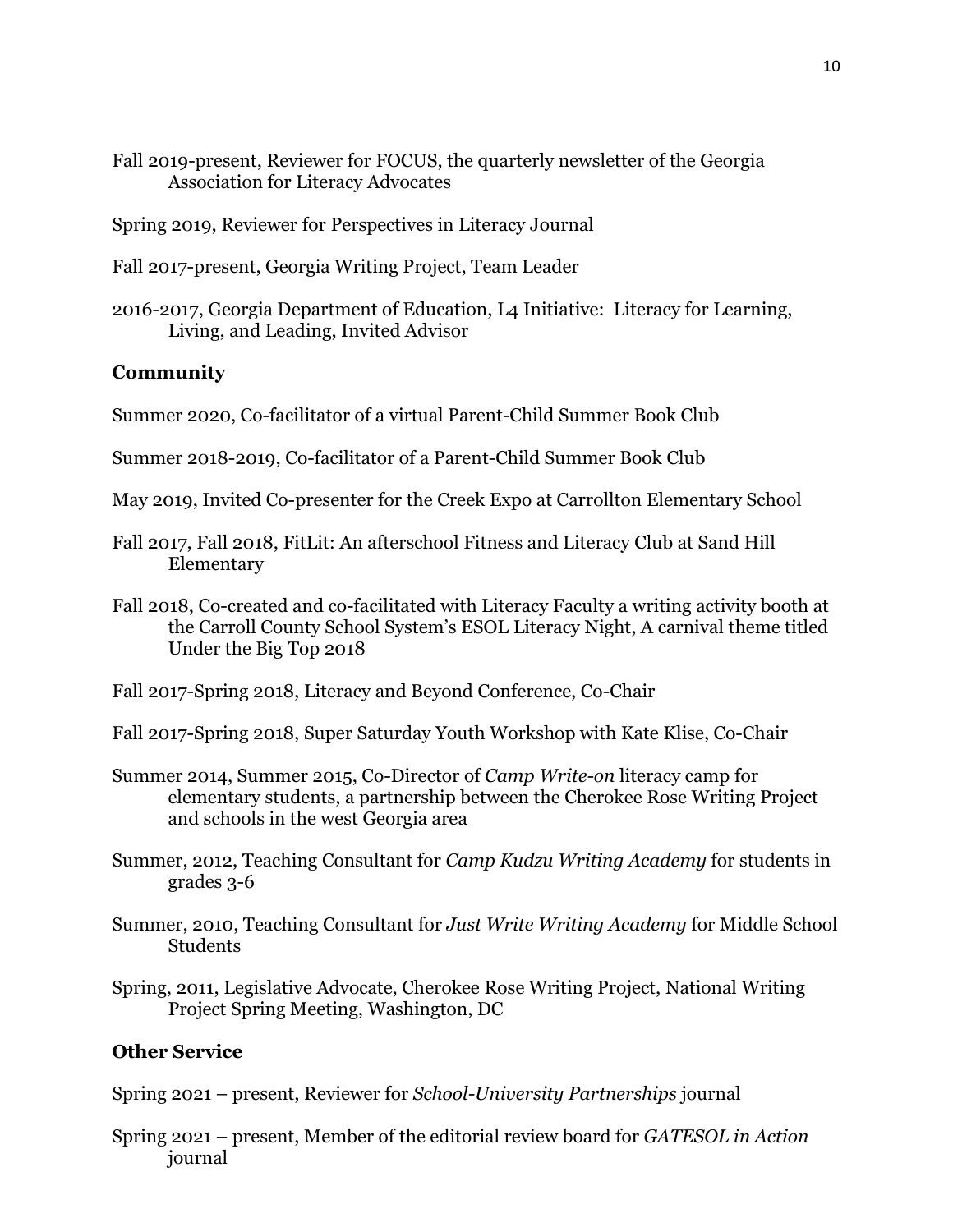- Fall, 2019 present, Member of Georgia Association of Literacy Advocates *Focus* Newsletter Editorial Team
- Fall, 2018, Literacy advisor for University of North Georgia faculty as part of a LEAP initiative in which the students at UNG partnered with the Fannin County School district to focus on building a love of and proficiency in literacy.
- Spring, 2015, Non-voting member, Search Committee for Clinical Assistant Professor in Literacy Education (p-5), University of Georgia
- Fall, 2015, Research Assistantship Review Committee, University of Georgia

# **RESEARCH EXPERIENCE**

- 2019, Co-researcher: *The Windows & Mirrors Literacy Experience: Open Books, Open Minds* – case study, Sand Hill Elementary School
- 2018, Researcher: WIN Writing Time with *Tall Teachers and Small Teachers: What we learned from facilitating high-impact, low stakes writing experiences with young writers –* case study, Jones Elementary School, Carrollton Elementary School, Spring 2018; Central Elementary School, Sand Hill Elementary School
- Fall, 2017, 2018, Researcher: *FitLit: An Innovative After-School Experience* case study, Sand Hill Elementary School
- 2015-2016, Researcher: *NOT-ICE-ing Gifts and Talents: Using Practitioner Research to Notice Gifts and Talents among Culturally and Linguistically Diverse Students of Latin@ Heritage* –participatory action research, dissertation
- 2013-2014, Researcher: *Exploring the role teacher perceptions play in the underrepresentation of culturally and linguistically diverse students in gifted programming* – qualitative interview study
- 2013, Co-researcher:*Using the Schoolwide Enrichment Model to address the needs of culturally and linguistically diverse learners* **–** qualitative case study
- 2012, Research Assistant: *Letters Alive: Examining the Impact Augmented Reality has on Emergent Literacy Skills* – mixed methods case study with Dr. Tamra Ogletree, University of West Georgia

#### **PROFESSIONAL INVOLVEMENT AND MEMBERSHIP**

- Member of the Association of Literacy Educators and Researchers since 2021
- Member of Kappa Delta Pi since 2020
- Member of the Georgia Association of Literacy Advocates since 2019
- ◆ Member of the American Reading Forum since 2018